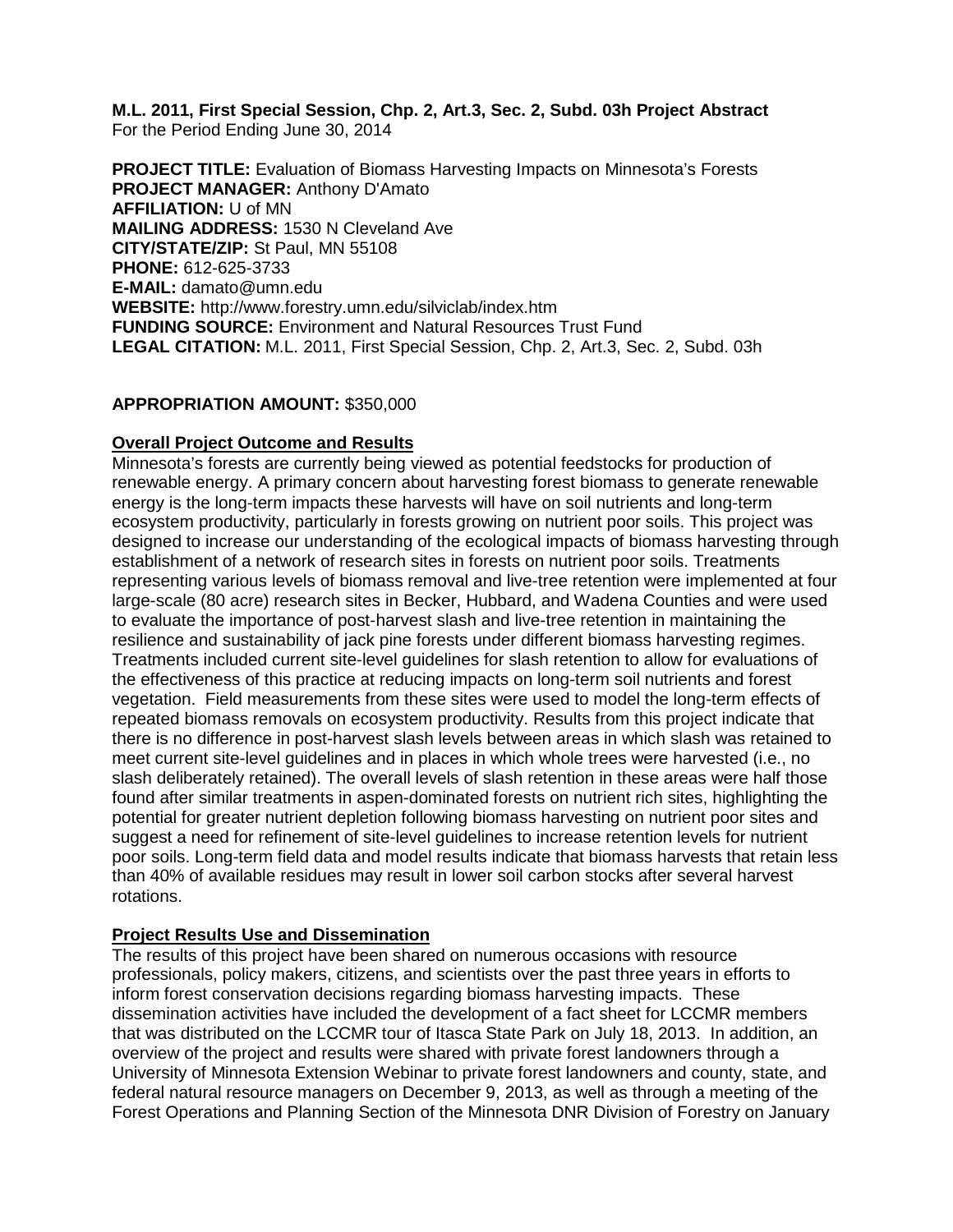8, 2014. Results were also presented at the Annual Meeting of the Ecological Society of America in Minneapolis, MN on August 5, 2013. Finally, results regarding the impact of different levels of post-harvest slash retention on soil nutrients have been discussed with members of the Minnesota Forest Resources Council and are being used to inform future guideline revisions. Publications resulting from this work are available for download from the Department of Forest Resources web site [\(www.forestry.umn.edu\)](http://www.forestry.umn.edu/). Additional publications from this work that are currently in development will also be posted on this site and shared with LCCMR staff for dissemination.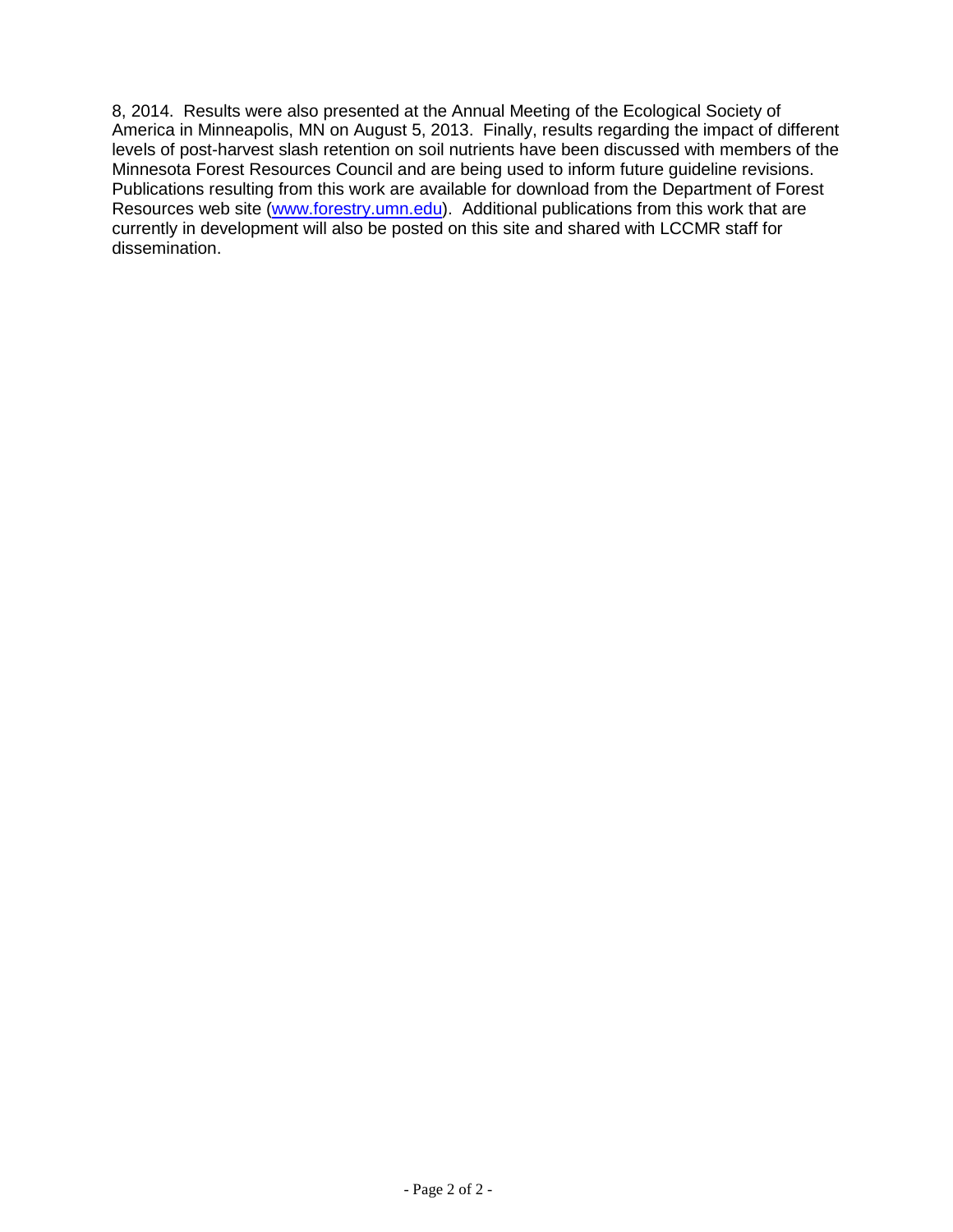

# **Environment and Natural Resources Trust Fund (ENRTF) M.L. 2011 Work Plan Final Report**

| Date of Status Update:          | 8/11/2014           |                                  |
|---------------------------------|---------------------|----------------------------------|
| Date of Next Status Update:     | <b>Final Report</b> |                                  |
| Date of Work Plan Approval:     | 6/23/2011           |                                  |
| <b>Project Completion Date:</b> | 6/30/2014           | Is this an amendment request? No |

**Project Title: Evaluation of Biomass Harvesting Impacts on Minnesota's Forests**

**Project Manager:** Anthony D'Amato

**Affiliation:** U of MN

**Address:** 1530 N Cleveland Ave

**City:** St Paul **State:** MN **Zipcode:** 55108

**Telephone Number:** (612) 625-3733

**Email Address:** damato@umn.edu

**Web Address:** http://www.forestry.umn.edu/silviclab/index.htm

#### **Location:**

**Counties Impacted:** Aitkin, Becker, Beltrami, Benton, Carlton, Cass, Clearwater, Cook, Crow Wing, Hubbard, Itasca, Koochiching, Lake, Lake of the Woods, Mahnomen, Marshall, Morrison, Otter Tail, Pennington, Pine, Polk, Red Lake, Roseau, St. Louis, Todd, Wadena

**Ecological Section Impacted:** Northern Minnesota and Ontario Peatlands (212M), Northern Minnesota Drift and lake Plains (212N), Northern Superior Uplands (212L), Southern Superior Uplands (212J), Western Superior Uplands (212K)

| <b>ENRTF Appropriation \$:</b> | 350,000 |
|--------------------------------|---------|
| <b>Amount Spent \$:</b>        | 350,000 |
| <b>Balance \$:</b>             |         |
|                                |         |

**Legal Citation:** M.L. 2011, First Special Session, Chp. 2, Art.3, Sec. 2, Subd. 03h

#### **Appropriation Language:**

\$175,000 the first year and \$175,000 the second year are from the trust fund to the Board of Regents of the University of Minnesota to assess the impacts biomass harvests for energy have on soil nutrients, native forest vegetation, invasive species spread, and long-term tree productivity within Minnesota's forests. This appropriation is available until June 30, 2014, by which time the project must be completed and final products delivered.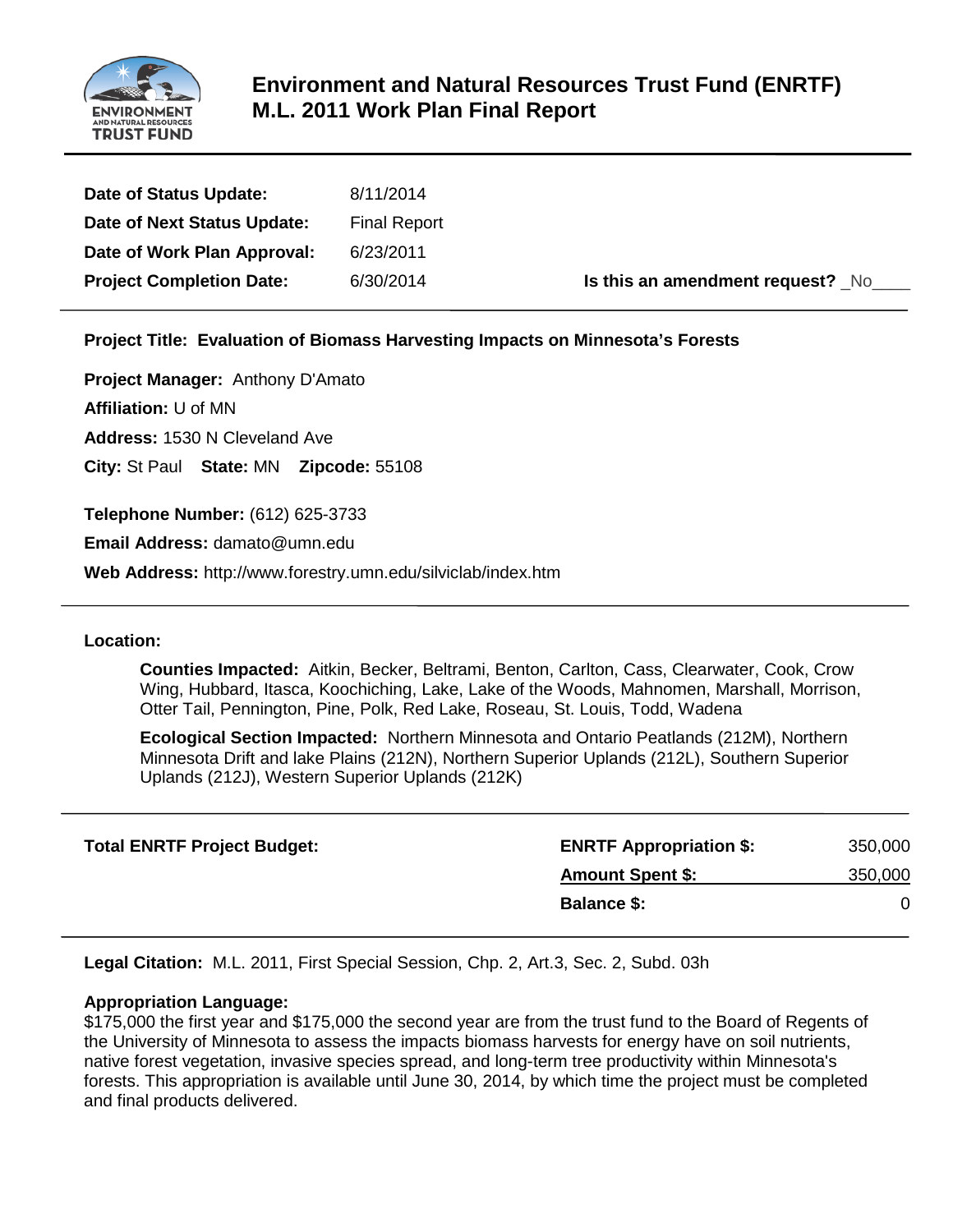# **I. PROJECT TITLE: Evaluation of biomass harvesting impacts on Minnesota's forests**

# **II. PROJECT SUMMARY:**

Minnesota's forests are currently being viewed as potential feedstocks for the production of renewable energy. A primary concern about harvesting forest biomass to generate renewable energy is the longterm impacts these harvests will have on soil nutrients and long-term ecosystem productivity. In particular, repeated nutrient removals in harvested material may result in soil nutrient depletion with negative cascading effects on important forest benefits by decreasing future forest growth, carbon storage, and reducing wildlife habitat.

This project is designed to increase our understanding of the ecological impacts of biomass harvesting through the establishment of a network of research sites in forests on nutrient poor soils in northern Minnesota. Treatments representing various levels of biomass removal and green-tree retention will be implemented at each site to evaluate the importance of site-level legacies (green trees and harvest residues) in maintaining the resilience and sustainability of these systems under different biomass harvesting regimes. In addition, empirically derived estimates of nutrient removals from these sites will be used to model the long-term effects of repeated biomass removals on ecosystem productivity. This project will establish treatment sites, collect and analyze baseline data, and implement harvest treatments to facilitate long-term monitoring of the ecological impacts of biomass harvesting. Results from this project will (1) provide critical information for informing management recommendations aimed at mitigating impacts of biomass harvesting on nutrient poor soils, and (2) will provide long-term predictions of the effects of this practice on the productivity of forest systems growing on nutrient poor sites.

#### **III. PROJECT STATUS UPDATES: PROGRESS SUMARY AS OF 9/8/11: Amendment Request (9/8/11)**

Amendment is requested to rebudget funds (\$15,000) from personnel to Professional/Technical Contracts. This amendment is being requested to support the hiring of a consulting forester to locate field research sites on nutrient poor soils for assessing the impacts of biomass harvesting (Activity 1). Hiring this contractor is the most cost-effective and efficient way to locate and establish these sites due to their vast experience working with forest lands on these soil types and evaluating the impacts of biomass harvests.

### **Amendment Approved: September 13, 2011**

### **Project Status as of January 2012**:

We have located and established 4 study sites within jack pine forests on nutrient poor soils in Hubbard, Wadena, and Becker County. These sites include lands administered by the Minnesota Department of Natural Resources Division of Forestry, Becker County Land Department, and Hubbard County Land Department. We are currently working with these project partners in establishing timber sales to carry out the experimental treatments we have designed for examining the impacts of biomass harvesting.

### **Project Status as of September 2012:**

We have completed pre-harvest measurements of vegetation across 3 of the 4 study sites within jack pine forests on nutrient poor soils in Hubbard, Wadena, and Becker County and will complete measurements on the remaining site by October 2012. In addition, baseline soils measurements have been collected across all 4 study sites and have confirmed the nutrient poor status at each of these areas. Lysimeters for measuring the levels of nutrient export following harvesting have been installed at each site across all treatments and will allow for a better characterization of biomass harvesting impacts on soil fertility.

# **Project Status as of January 2013:**

We have completed pre-harvest measurements of vegetation and soils across all of the study sites within jack pine forests on nutrient poor soils in Hubbard, Wadena, and Becker County. Experimental treatments have been marked and all timber sales for carrying out treatments have been sold and will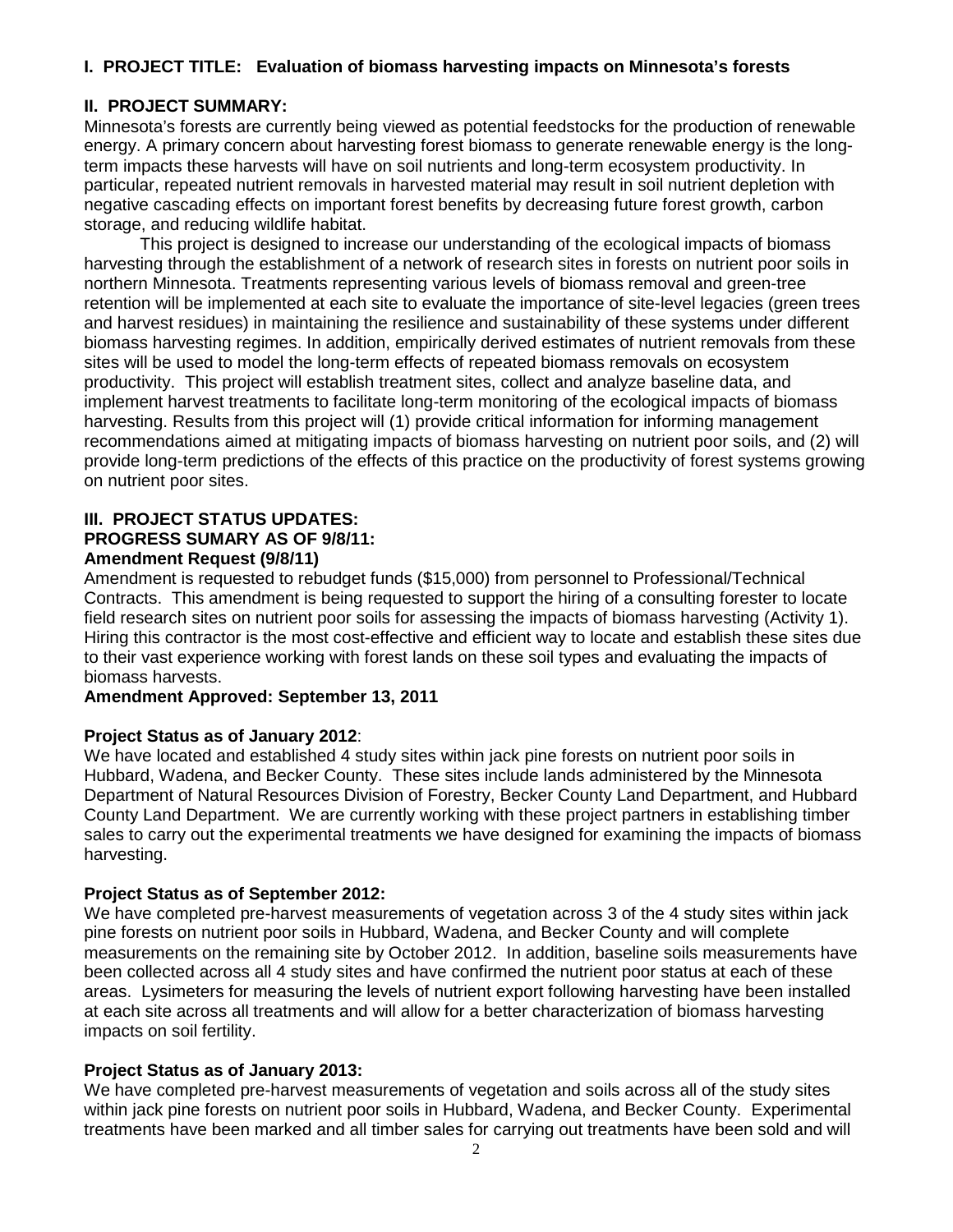be completed by March 2013. Preliminary comparisons and modeling of the impacts of different levels of biomass removal from nutrient poor sites suggest that removal of all harvesting residues will result in declines in aspen forest regrowth relative to harvests retaining these residues. Measurements from the 2013 field season (June-September) will be used to examine the impacts of these treatments on jack pine forest regrowth.

**Project Status as of September 2013:** We have completed the establishment of four study sites within jack pine forests on nutrient poor soils in Hubbard, Wadena, and Becker County, including implementation of all experimental treatments. Preliminary assessments of slash levels retained in these areas indicate that harvesting operations in the spring/summer remove a higher level of biomass than winter harvests in other ecosystem types. As a result, biomass harvesting on these sites may remove a greater proportion of ecosystem nutrients than for other forest types or soils (i.e., aspen on nutrient rich soils). Preliminary comparisons and long-term (100 year) modeling of the impacts of different levels of biomass removal from nutrient poor sites suggest that removal of all harvesting residues will result in future soil calcium and potassium deficiencies. We are currently examining how these declines in soil nutrients may impact the growth of jack pine.

**Project Status as of January 2014:** We have completed synthesis of slash retention data collected from our experimental study sites examining the ecological impacts of forest biomass harvesting on nutrient poor soils in northern Minnesota. Results from these syntheses indicate that there is no difference in post-harvest slash levels between areas in which slash was retained to meet current sitelevel guidelines and in places in which whole trees were harvested (i.e., no slash deliberately retained). Both of these areas had significantly less slash than areas in which all slash was retained on site. In addition, the overall levels of slash retention in these areas (no slash retained and recommended guideline levels) were half those found after similar treatments in aspen-dominated forests on nutrient rich sites, highlighting the low levels of incidental breakage on nutrient poor jack pine sites. These differences underscore the potential for greater nutrient depletion following biomass harvesting on nutrient poor sites and suggest higher levels of deliberate retention (i.e., different guidelines) may be necessary to sustain long-term productivity of these areas. We are currently examining how these different levels of slash removal impact native plant biodiversity and growth of jack pine. In addition, we have finished calibrating models for simulating long-term impacts of nutrient removals via biomass harvesting on long-term soil nutrient availability and are currently finalizing model runs evaluating the long-term impacts of these practices.

### **FINAL PROJECT STATEMENT:**

Minnesota's forests are currently being viewed as potential feedstocks for production of renewable energy. A primary concern about harvesting forest biomass to generate renewable energy is the longterm impacts these harvests will have on soil nutrients and long-term ecosystem productivity, particularly in forests growing on nutrient poor soils. This project was designed to increase our understanding of the ecological impacts of biomass harvesting through establishment of a network of research sites in forests on nutrient poor soils. Treatments representing various levels of biomass removal and live-tree retention were implemented at four large-scale (80 acre) research sites in Becker, Hubbard, and Wadena Counties and were used to evaluate the importance of post-harvest slash and live-tree retention in maintaining the resilience and sustainability of jack pine forests under different biomass harvesting regimes. Treatments included current site-level guidelines for slash retention to allow for evaluations of the effectiveness of this practice at reducing impacts on long-term soil nutrients and forest vegetation. Field measurements from these sites were used to model the long-term effects of repeated biomass removals on ecosystem productivity. Results from this project indicate that there is no difference in post-harvest slash levels between areas in which slash was retained to meet current site-level guidelines and in places in which whole trees were harvested (i.e., no slash deliberately retained). The overall levels of slash retention in these areas were half those found after similar treatments in aspen-dominated forests on nutrient rich sites, highlighting the potential for greater nutrient depletion following biomass harvesting on nutrient poor sites and suggest a need for refinement of site-level guidelines to increase retention levels for nutrient poor soils. Long-term field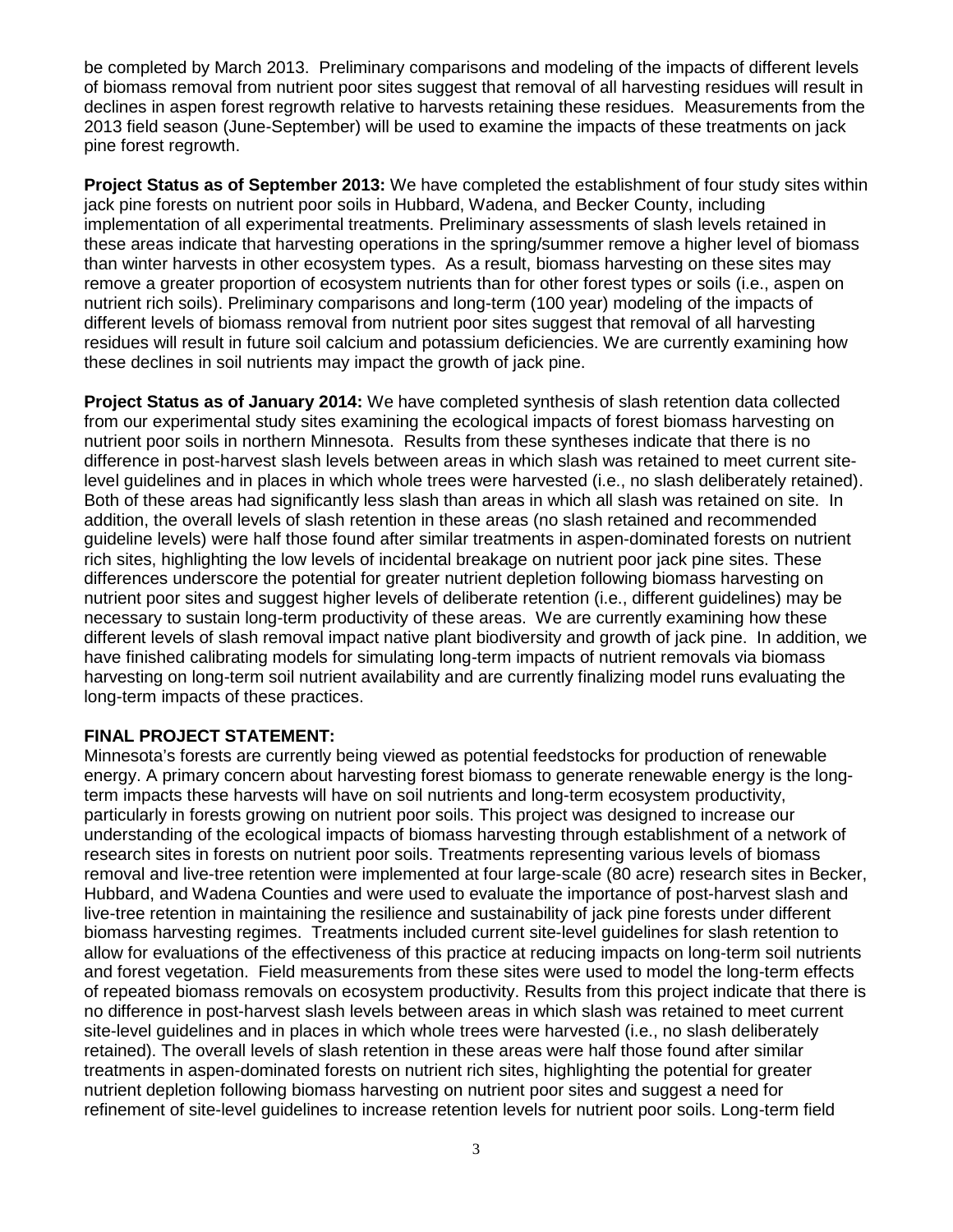data and model results indicate that biomass harvests that retain less than 40% of available residues may result in lower soil carbon stocks after several harvest rotations.

### **Project Results Use and Dissemination**

The results of this project have been shared on numerous occasions with resource professionals, policy makers, citizens, and scientists over the past three years in efforts to inform forest conservation decisions regarding biomass harvesting impacts. These dissemination activities have included the development of a fact sheet for LCCMR members that was distributed on the LCCMR tour of Itasca State Park on July 18, 2013. In addition, an overview of the project and results were shared with private forest landowners through a University of Minnesota Extension Webinar to private forest landowners and county, state, and federal natural resource managers on December 9, 2013, as well as through a meeting of the Forest Operations and Planning Section of the Minnesota DNR Division of Forestry on January 8, 2014. Results were also presented at the Annual Meeting of the Ecological Society of America in Minneapolis, MN on August 5, 2013. Finally, results regarding the impact of different levels of post-harvest slash retention on soil nutrients have been discussed with members of the Minnesota Forest Resources Council and are being used to inform future guideline revisions. Publications resulting from this work are available for download from the Department of Forest Resources web site (www.forestry.umn.edu). Additional publications from this work that are currently in development will also be posted on this site and shared with LCCMR staff for dissemination.

# **IV. PROJECT ACTIVITIES AND OUTCOMES:**

#### **ACTIVITY 1: Develop a network of research sites on nutrient poor soils to assess impacts of biomass harvesting on biodiversity and productivity**

**Description:** Currently, little information exists on the potential impacts of biomass harvesting on aspen-dominated systems growing on nutrient poor soils. To address this need, we will establish largescale manipulations of pine-dominated forests on nutrient poor sites allowing us to assess the ecological impacts of biomass harvesting on these systems, and to evaluate potential management recommendations for sustaining the ecological functions of these site types within the context of this management regime. In particular, research will be conducted at 4 pine forest sites on nutrient poor outwash sands within northern Minnesota. Each site will be a minimum of 120 acres to accommodate each treatment, as well as buffers between treatment units. Study sites will be located on lands owned by county land departments and Minnesota Department of Natural Resources.

### **Summary Budget Information for Activity 1:**

| <b>ENRTF Budget:</b>    | \$127,439 |
|-------------------------|-----------|
| Amount Spent: \$127,439 |           |
| Balance: \$             | 0         |

### **Activity Completion Date: April 1, 2013**

| <b>Outcome</b>                                                            | <b>Completion</b><br><b>Date</b> | <b>Budget</b>          |
|---------------------------------------------------------------------------|----------------------------------|------------------------|
| 1. Nutrient poor sites identified through work with MNDNR and<br>counties | October 2011                     | $\frac{1}{2}$ \$20,189 |
| 2. Pre-harvest measurements of forest and soil conditions<br>completed    | October 2012                     | \$81,879               |
| 3. Timber sales completed on sites                                        | <b>March 2013</b>                | \$10,000               |

**Activity Status as of January 2012**: We have located and established 4 study sites within jack pine forests on nutrient poor soils in Hubbard, Wadena, and Becker County (Outcome 1). These sites are each at least 80 acres in size and are on lands administered by the Minnesota Department of Natural Resources Division of Forestry, Becker County Land Department, and Hubbard County Land Department. The smaller total stand size was chosen in response to the rarity of large blocks of mature jack pine within this portion of the state resulting from past jack pine budworm outbreaks. Given the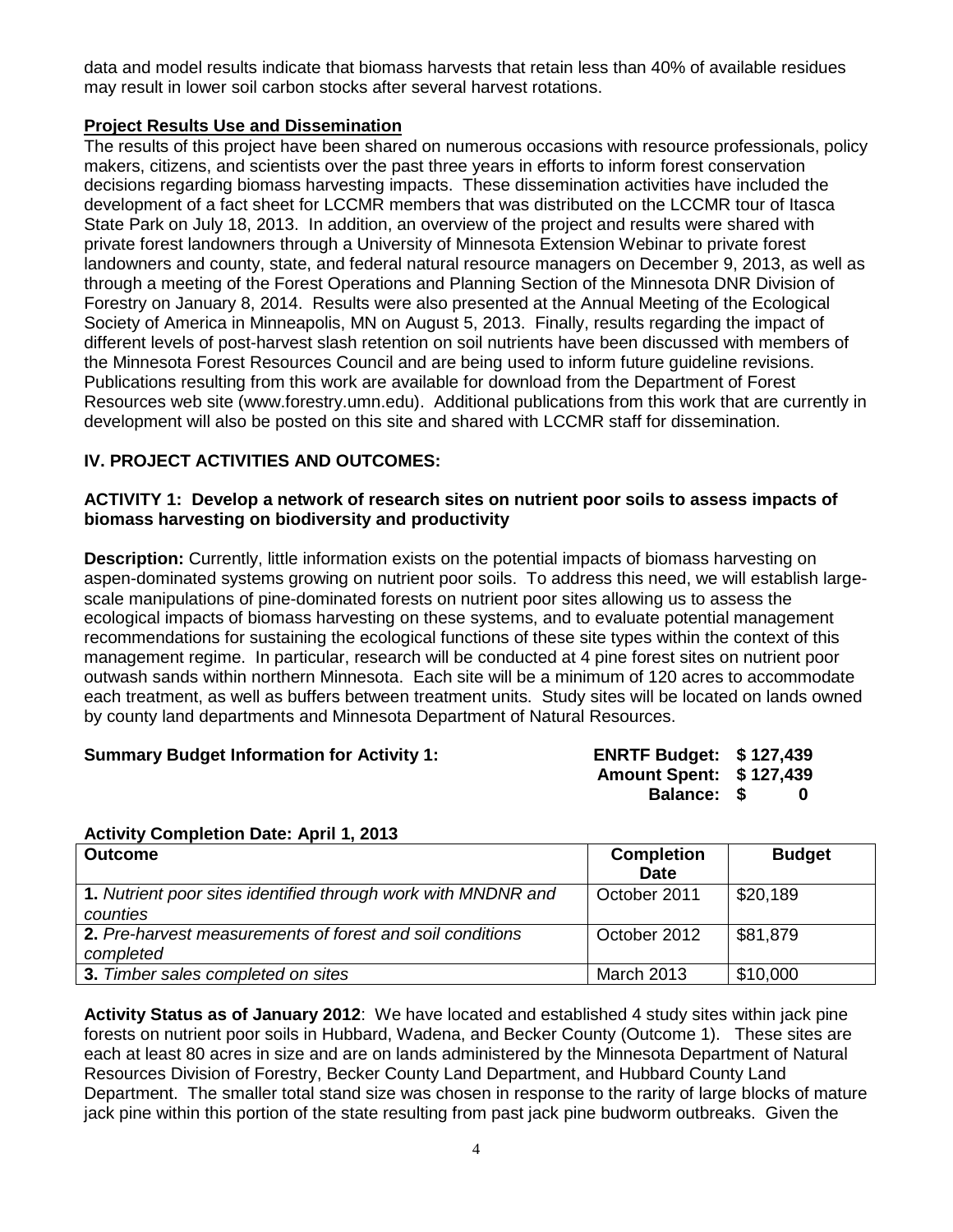speed with which we were able to find suitable study areas, we are on schedule to meet all proposed completion dates under Activity 1.

### **Activity Status as of September 2012:**

We have completed pre-harvest measurements of vegetation across 3 of the 4 study sites within jack pine forests on nutrient poor soils in Hubbard, Wadena, and Becker County and will complete measurements on the remaining site by October 2012. In addition, baseline soils measurements have been collected across all 4 study sites and have confirmed the nutrient poor status at each of these areas. Lysimeters for measuring the levels of nutrient export following harvesting have been installed at each site across all treatments and will allow for a better characterization of biomass harvesting impacts on soil fertility. Experimental treatments have been marked at 3 of the 4 research sites and will be completed by December 2012. We are on schedule to meet all proposed completion dates under Activity 1.

### **Activity Status as of January 2013:**

We have completed pre-harvest measurements of vegetation and soils across all of the study sites within jack pine forests on nutrient poor soils in Hubbard, Wadena, and Becker County (Outcome 2). Experimental treatments have been marked and all timber sales for carrying out treatments have been sold and will be completed by March 2013. We are on schedule to meet all proposed completion dates under Activity 1.

**Activity Status as of September 2013:** We have completed the establishment of the research sites (Outcome 3) and all outcomes under Activity 1.

**Activity Status as of January 2014:** We have completed all outcomes under Activity 1.

**Final Report Summary:** Four large-scale (80 acre) study sites were established in jack pine forests on nutrient poor soils in Hubbard, Wadena, and Becker County. Two sites were located on the Minnesota Department of Natural Resources landbase, whereas the other two sites were on Becker and Hubbard County lands, respectively. At each study area, ten different harvest treatments were assigned and implemented in spring/summer 2013. These treatments included three different levels of overstory tree retention (none, dispersed retention of live trees, and aggregate retention of live trees) crossed with three levels of biomass removal (no slash retained, 20% slash retained, and all slash retained) and also included unharvested control areas. The overstory tree retention treatments were based on Minnesota Forest Resources Council (MFRC) site-level guidelines with a minimum of 6-12 live trees per acre in dispersed tree treatments and a minimum of 5% of the harvested area in live-tree aggregates > 0.25 acres for aggregate retention treatments. The 20% slash treatment was also based on the current MFRC guideline for minimizing the impacts of biomass harvesting. All timber sales for implementing the treatments were conducted by the same logger minimizing the influence of logger preferences and equipment differences on our outcomes. Prior to treatment implementation, pre-harvest measurements of vegetation, downed woody debris, and soils were collected from all areas.

#### **ACTIVITY 2: Determine the impacts of biomass harvesting on regeneration and growth of ecologically important tree species and spread of invasive species**

**Description:** We will measure soil nutrient availability and monitor the survival and growth of planted tree regeneration and invasive plants in treatment areas. Seedlings monitored will consist of a mix of long-lived conifers, allowing us to address questions related to how these harvests affect potential restoration of those species. Results concerning the immediate impacts of biomass harvesting on soils, forest growth, and tree regeneration will be summarized in project reports and conveyed to managers through outreach activities.

# **Summary Budget Information for Activity 2:**

| <b>ENRTF Budget:</b> | \$181,956 |
|----------------------|-----------|
| <b>Amount Spent:</b> | \$181,956 |
| <b>Balance: \$</b>   | n         |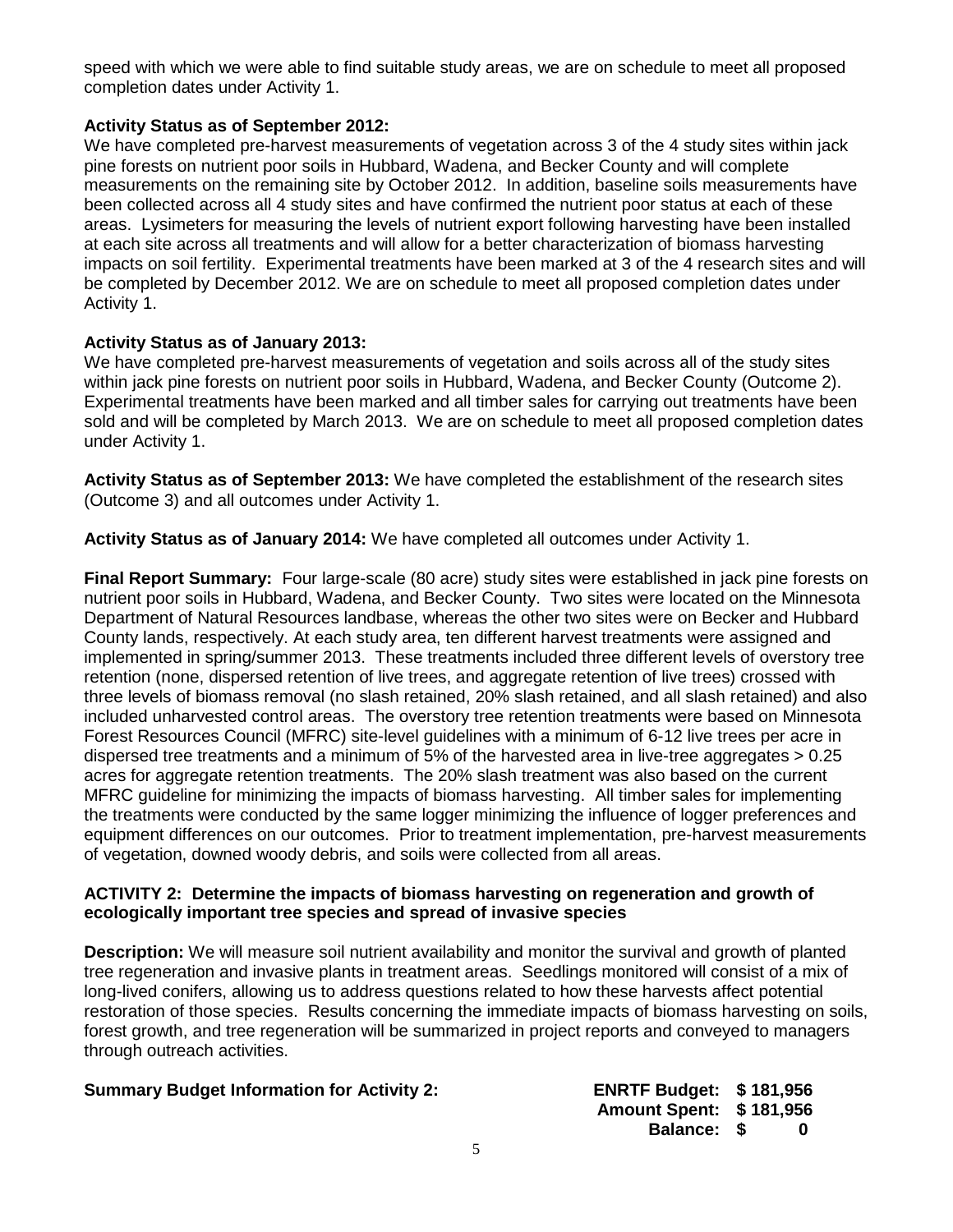#### **Activity Completion Date: June 30, 2014**

| <b>Outcome</b>                                                    | <b>Completion</b> | <b>Budget</b> |
|-------------------------------------------------------------------|-------------------|---------------|
|                                                                   | <b>Date</b>       |               |
| 1. Post-harvest measurements of soils and vegetation conducted    | October 2013      | \$100,450     |
| 2. Assessment of soil nutrients and forest vegetation for 2 years | October 2013      | \$30,506      |
| 3. Data synthesis and final report completion                     | June 2014         | \$51,000      |

**Activity Status as of January 2012**: We are currently establishing research plots within the four study sites for examining post-harvest conditions related to soils and vegetation. Measurements will begin in October 2013 to assess these impacts. We are on schedule to meet all proposed completion dates under Activity 2.

**Activity Status as of September 2012:** We have completed the establishment of research plots for examining post-harvest conditions related to soils and vegetation at 3 of the 4 research sites. We have also installed lysimeters at each site to monitor post-harvest nutrient export. We are on schedule to meet all proposed completion dates under Activity 2.

**Activity Status as of January 2013:** We have completed the establishment of research plots for examining post-harvest conditions related to soils and vegetation across all research sites. We are on schedule to meet all proposed completion dates under Activity 2.

**Activity Status as of September 2013:** We have completed measuring the post-harvest response of soils and vegetation on 3 of the 4 research sites and will be completed with these measurements by September 30. We are on schedule to meet all proposed completion dates under Activity 2.

**Activity Status as of January 2014:** We have completed measuring post-harvest soil and vegetation conditions (Outcome 1) and our assessments of soil nutrients of forest vegetation over the two field seasons in this study (Outcome 2). We are currently analyzing the impacts of biomass harvesting on these soil nutrients and vegetation and are on schedule to meet all proposed completion dates under Activity 2.

**Final Report Summary:** The impacts of biomass harvesting on forest vegetation, soil nutrients, carbon, and forest regrowth were measured for two years at the four research sites established under Activity 1. Although these measurements are from a relatively short time period in relation to long-term forest dynamics, there are several important findings in relation to how different levels of biomass harvesting may impact future forest productivity and diversity. In particular, slash (tops and branches) retention data collected from our experimental study sites indicate that there is no difference in postharvest slash levels between areas in which slash was retained to meet current site-level guidelines (20% retention) and in places in which whole trees were harvested (i.e., no slash deliberately retained). This lack of difference reflects the influence of incidental breakage of harvested trees in maintaining slash levels of sites where whole trees are harvested. Treatments in which all slash was retained on site had significantly greater levels of slash than areas applying current guidelines or where no slash was deliberately retained. The overall levels of slash retention areas with no slash retained and at recommended guideline levels were half those found after similar treatments in aspen-dominated forests on nutrient rich sites, highlighting the low levels of incidental breakage on nutrient poor jack pine sites. These differences underscore the potential for greater nutrient depletion following biomass harvesting on nutrient poor sites and suggest higher levels of deliberate retention (i.e., different guidelines) may be necessary to sustain long-term productivity of these areas. Findings from this aspect of Activity 2 are currently being considered in refinement of site-level guidelines for biomass harvesting to ensure adequate levels of post-harvest slash are retained on similar sites. Jack pine and red pine seedlings were planted across all sites during year 3 of this project and will continue to be monitored to assess the influence of biomass harvesting on forest growth and regeneration.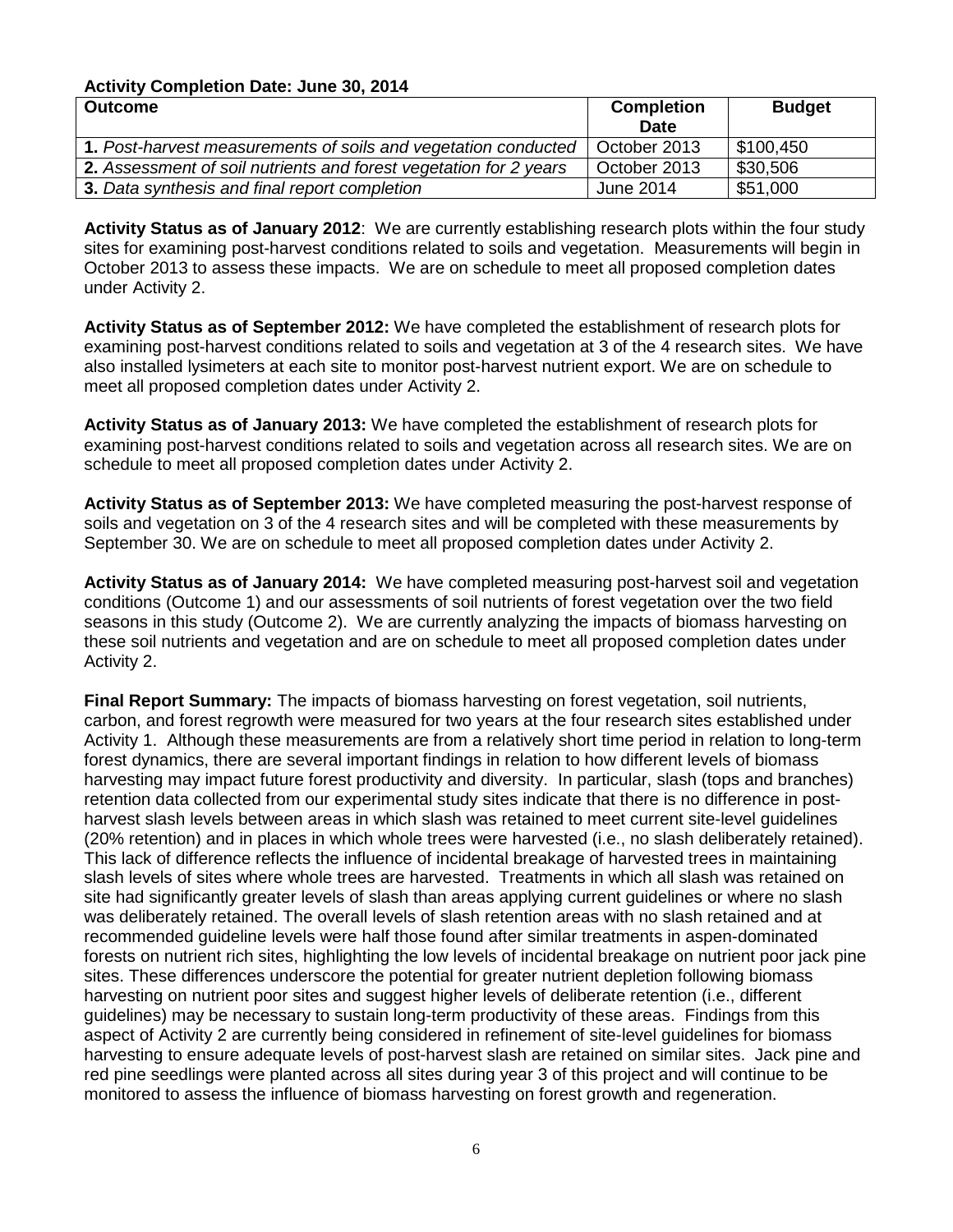**ACTIVITY 3: Model long-term sustainability of biomass harvesting on nutrient poor soils** 

**Description:** The ecological sustainability of biomass harvesting hinges on nutrient availability and potential nutrient limitations. We will integrate findings from Result 2 into ecological models to simulate multiple levels of biomass harvesting on a range of soil qualities. Results concerning sustainability of alternative biomass harvesting strategies will be summarized in project reports, conveyed to managers through outreach activities, and used to inform future revisions to Minnesota's forest management guidelines.

#### **Summary Budget Information for Activity 3:**

| <b>ENRTF Budget:</b> | \$40,605 |  |
|----------------------|----------|--|
| <b>Amount Spent:</b> | \$40,605 |  |
| <b>Balance:</b>      | -SS<br>0 |  |

#### **Activity Completion Date: June 30, 2014**

| <b>Outcome</b>                                               | <b>Completion</b>        | <b>Budget</b> |
|--------------------------------------------------------------|--------------------------|---------------|
|                                                              | <b>Date</b>              |               |
| 1. Characterization of initial ecological impacts of biomass | November 2013   \$8,000  |               |
| harvesting completed                                         |                          |               |
| 2. Results incorporated into ecological models of long-term  | November 2013   \$22,605 |               |
| impacts                                                      |                          |               |
| 3. Project summaries published                               | June 2014                | \$10,000      |

**Activity Status as of January 2012**: We have begun parameterizing several ecological models, including PnET and Landis-Century, to examine the long-term sustainability of biomass harvesting on forest soils. Measurements collected under Activities 1 and 2 will be integrated into these models to allow for field-based assessments of harvesting impacts. We are on schedule to meet all proposed completion dates under Activity 3.

**Activity Status as of September 2012:** We are currently conducting preliminary evaluations of the suitability of several ecological simulation models for examining the long-term sustainability of biomass harvesting on soils. These evaluations are being based on the ability of a given model to account for the impacts of varying levels of biomass retention on soil nutrient cycling. We are on schedule to meet all proposed completion dates under Activity 3.

**Activity Status as of January 2013:** Based on our evaluations of model performance, we have selected the Landis-Century model as the primary model for examining the long-term sustainability of biomass harvesting on forest soils. This selection was based on the ability of this model to account for the impacts of biomass harvesting on fine and coarse woody debris and the resultant effects on forest soil nutrient status. We are on schedule to meet all proposed completion dates under Activity 3.

**Activity Status as of September 2013:** We have completed initial long-term (100 year) models of the impacts of different levels of biomass removal from nutrient poor sites and are currently examining how projected declines in soil nutrients may impact the growth of jack pine. We are on schedule to meet all proposed completion dates under Activity 3.

**Activity Status as of January 2014:** We have completed characterizations of the initial ecological impacts of biomass harvesting (Outcome 1) and integrated these results into the Landis-Century model for evaluating long-term (100 year) effects of these initial impacts. We are currently examining how projected declines in soil nutrients may impact long-term ecosystem productivity and are on schedule to meet all proposed completion dates under Activity 3.

**Final Report Summary:** The long-term impacts of biomass harvesting on soil nutrient availability and forest productivity were examined by integrating field data collections from the research areas established under Activity 1 into ecological models. Comparisons between the three different slash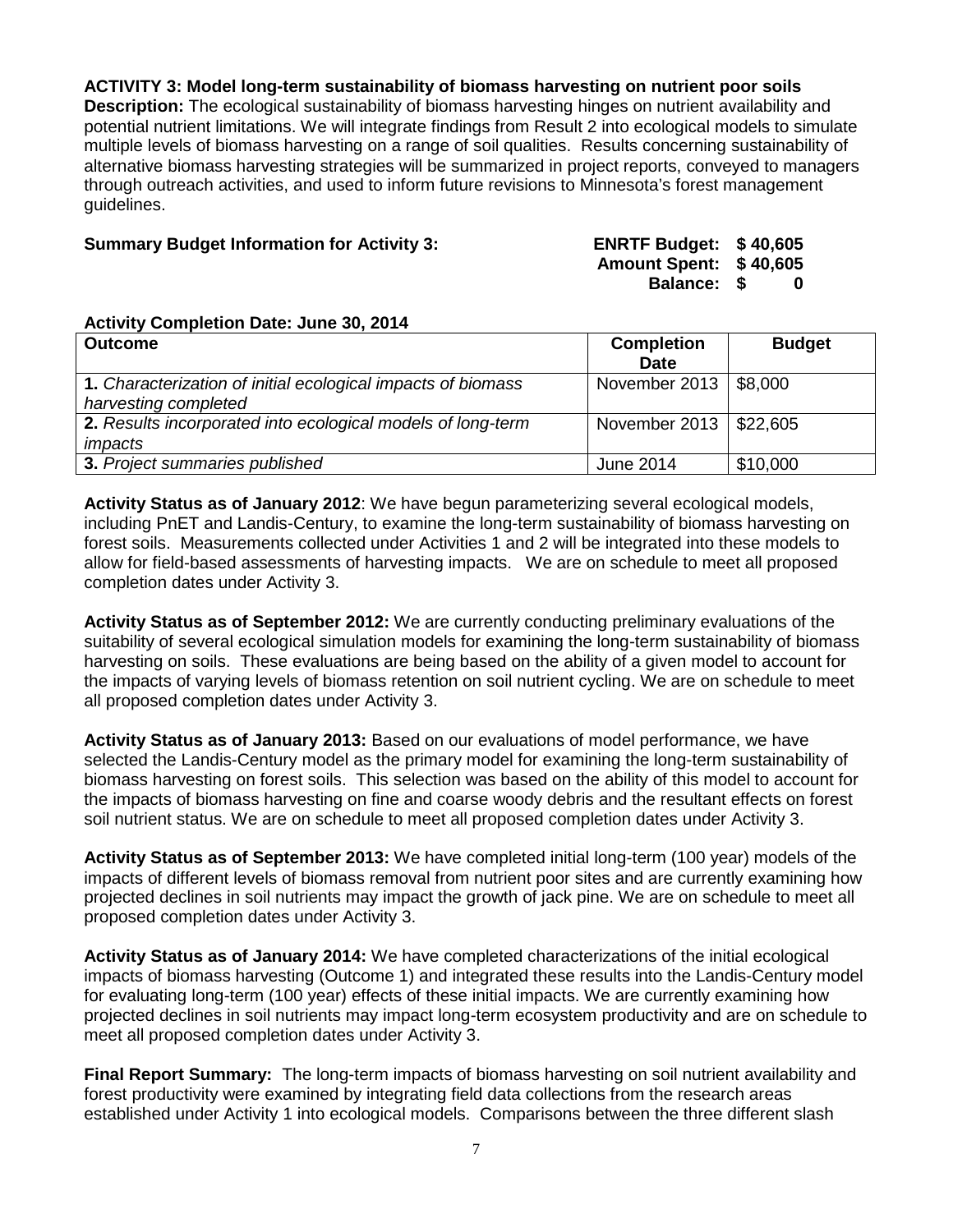retention scenarios were used to evaluate the impacts of different levels of slash retention on long-term nutrient availability. These modeled scenarios were also compared with long-term (> 15 year) measurements of soil nitrogen and carbon following biomass harvesting on different soil types (sand, loam, and clay soils) to provide empirical validation of model results and further examine the long-term impacts of biomass harvesting on forest soils. Long-term (100 year) models of the impacts of different levels of biomass removal indicated that removal of all harvesting residues depletes soil nutrient levels below natural deposition and weathering rates, particularly soil calcium, nitrogen, and potassium. In several instances, retention of current recommended slash levels also resulted in deficiencies in these nutrients, particularly when sites contained an aspen component, suggesting the need for greater levels of retention on these soils. Long-term field data and model results indicate that biomass harvests that retain less than 40% of available residues may result in lower soil carbon stocks after several harvest rotations. The impacts of these lower nutrient levels on forest regrowth and productivity were observed in field measurements of aspen forests growing on nutrient poor, sandy soils where aboveground productivity was lower on sites experiencing slash removals relative to sites were all slash was retained. Future integration of field measurements of jack pine seedling growth under Activity 2 will be used to examine how long-term productivity of these forests are impacted by biomass harvesting.

### **V. DISSEMINATION:**

**Description:** The final product of this project will be an interpretive report describing (a) the early initial impacts of forest biomass harvesting on the plant communities and nutrient status of forest systems growing on nutrient poor soils in northern Minnesota and (b) predictive models of the long-term impacts of repeated biomass removals on these sites. This report will be made available on the internet as a Department of Forest Resources Staff Paper Report. In addition, several manuscripts will be written based on this research and submitted for publication in peer-reviewed journals. A fact sheet summarizing principal findings of this project will be distributed to LCCMR members and legislators at the state and federal level. Results will be presented at state and national forest management and forest health conferences, and notably to agency and individual participants in the Sustainable Forests Education Cooperative. All reports and publications from this project will be made available via the Department of Forest Resources web site (www.forestry.umn.edu).

**Status as of January 2012**: No activities to report at this time.

**Status as of September 2012:** No activities to report at this time.

**Status as of January 2013:** No activities to report at this time.

**Status as of September 2013:** A fact sheet summarizing the scope and initial findings of this project was developed and shared with LCCMR members during a tour of Itasca State Park on July 18, 2013.

**Status as of January 2014:** Results from this project were presented as part of a University of Minnesota Extension Webinar to private forest landowners and county, state, and federal natural resource managers on December 9, 2013. In addition, an overview of the project and results pertaining to post-harvest slash levels were presented at the meeting of the Forest Operations and Planning Section of the Minnesota DNR Division of Forestry on January 8, 2014

**Final Report Summary:** The results of this project have been shared on numerous occasions with resource professionals, policy makers, citizens, and scientists over the past three years in efforts to inform forest conservation decisions regarding biomass harvesting impacts. These dissemination activities have included the development of a fact sheet for LCCMR members that was distributed on the LCCMR tour of Itasca State Park on July 18, 2013. In addition, an overview of the project and results were shared with private forest landowners through a University of Minnesota Extension Webinar to private forest landowners and county, state, and federal natural resource managers on December 9, 2013, as well as through a meeting of the Forest Operations and Planning Section of the Minnesota DNR Division of Forestry on January 8, 2014. Results were also presented at the Annual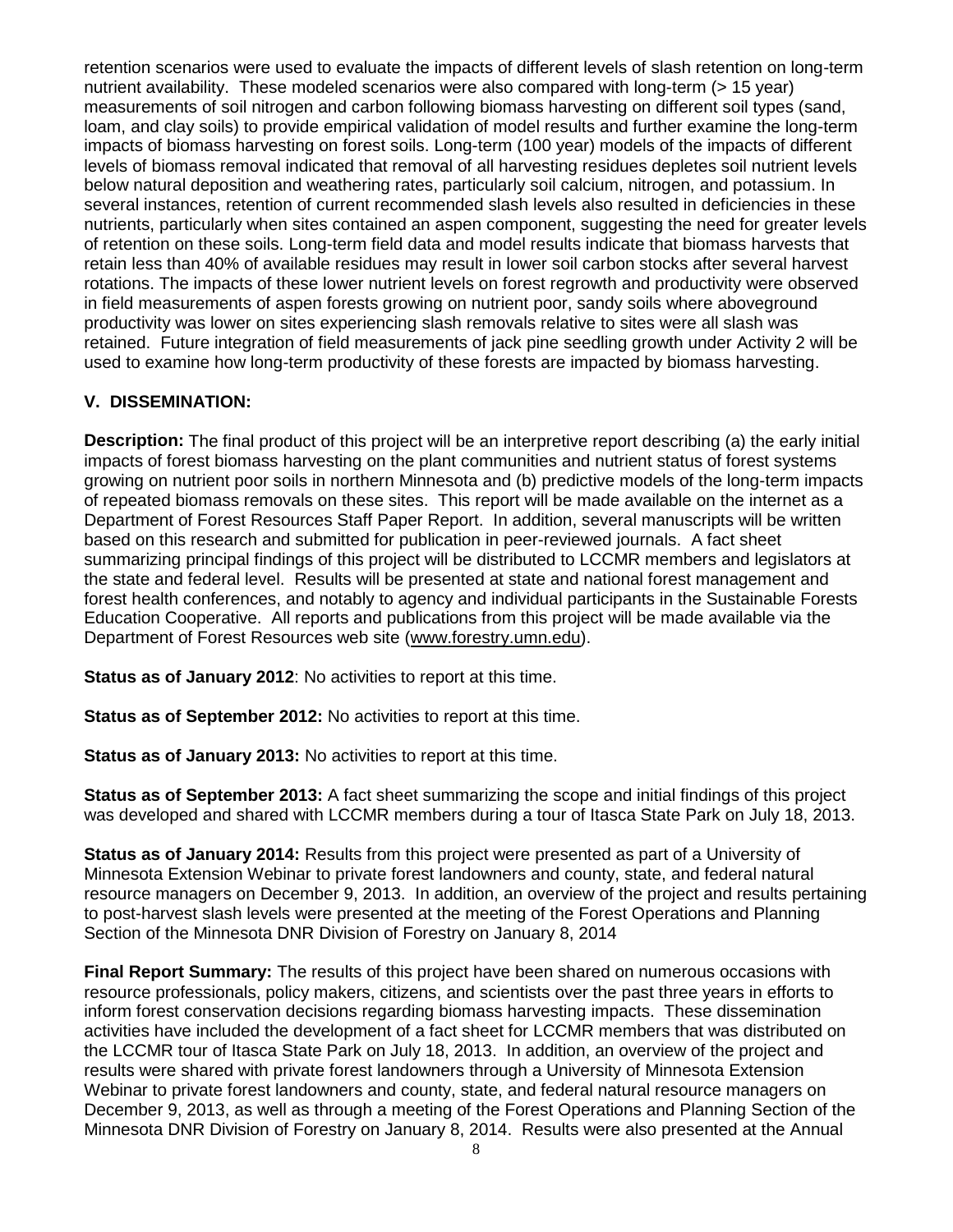Meeting of the Ecological Society of America in Minneapolis, MN on August 5, 2013. Publications resulting from this work are appended to this final report and are also available for download from the Department of Forest Resources web site [\(www.forestry.umn.edu\)](http://www.forestry.umn.edu/). Additional publications from this work that are currently in development will also be posted on this site and shared with LCCMR staff for dissemination.

### **VI. PROJECT BUDGET SUMMARY:**

The total budget request is 350,000 over a three-year period (July 2011-June 2014). This budget includes salary and fringe (0.1812) for one post-doctoral research associate is budgeted for two years. This post-doc will assess the initial impacts of biofuels harvests on soil nutrient availability, forest regeneration, and plant community composition. Salary and fringe (0.3230) for one research associate (0.1 FTE) is budgeted for 3 2 years. This research associate will assist with field sample processing and project coordination. One month of summer salary and fringe is budged for three years for the PI on this project, Dr. Anthony D'Amato. This salary will be used to pay for time spent on coordinating researchers, as well as analyzing and summarizing research results from this project. Salary and fringe (0.0743) for a work study student is budgeted for three years and this student will assist with summer field sampling and the processing of collected samples during the school year.

The subcontract with the U.S. Forest Service, Northern Research Station in Grand Rapids is to support salary and fringe for one full-time field technician for all three years of the study. This technician will be responsible for collecting field data, as well as for coordinating field crews. This subcontract also includes salary and fringe for two undergraduate summer employees for two years. The technician and summer students will be employed by the US Forest Service because that is the most cost-effective approach and our need to have personnel dedicated to this research study who are located close to the field sites. Finally, \$12,000 of this subcontract is for lab analysis of soil samples that will be conducted in the analytical laboratory at the Northern Research Station in Grand Rapids, MN.

The subcontract with a consulting forester is to support salary for locating and establishing research areas on nutrient poor soils in northern Minnesota. This consultant will be chosen out of a candidate pool of foresters that are qualified for conducting work of this nature; however, given the contract total (\$15,000) a competitive bid process is not required by the University of Minnesota.

Due to the high number of study sites and logistics associated with establishing the harvest treatments and baseline data collection, \$18,000 is budgeted for domestic travel within Minnesota. This money will be used to pay for mileage (75%) and lodging (25%) for researchers, the field technician, graduate students, and undergraduate students. Equipment for permanently marking research plots, collecting regeneration and soil samples, and measuring soil nutrient availability are budgeted at \$5999.

| <b>Budget Category</b>                                   | \$ Amount | <b>Explanation</b>                                                                                                                                                                                                                                                                                                                                                           |
|----------------------------------------------------------|-----------|------------------------------------------------------------------------------------------------------------------------------------------------------------------------------------------------------------------------------------------------------------------------------------------------------------------------------------------------------------------------------|
| Personnel:                                               | \$184,001 | -One month of faculty summer salary and<br>fringe (0.1934) for three years (D'Amato, PI;<br>$0.1$ FTE $)$<br>-Salary and fringe (0.1812) for a post-doctoral<br>researcher for two years (1.0 FTE)<br>-Salary and fringe (0.3230) for a research<br>associate for 2.0 years $(0.1$ FTE)<br>-Salary and fringe (0.0743) for a work-study<br>undergraduate student for 3 years |
| Professional/Technical<br>Contracts: U.S. Forest Service | \$127,000 | This contract to Brian Palik includes:<br>-funds for hiring one half-time field technician<br>for all three years of the study (0.5 FTE;<br> \$87,000).<br>-salary and fringe for two undergraduate<br>summer employees for two years (\$28,000).                                                                                                                            |

# **A. ENRTF Budget:**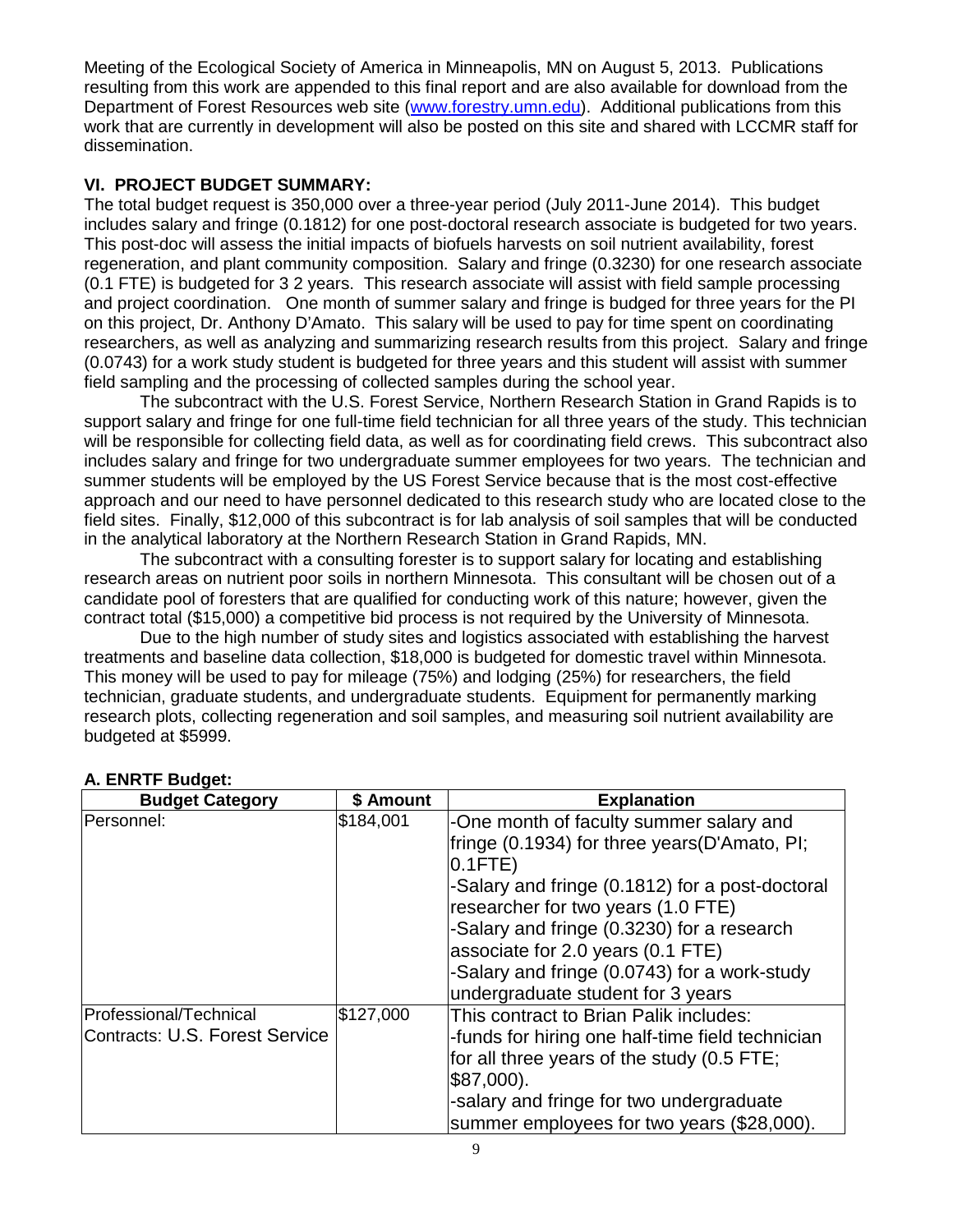|                                       |          | The technician and summer students will be<br>employed by the US Forest Service because<br>that is the most cost-effective approach and<br>our need to have personnel dedicated to this<br>research study who are located close to the<br>field sites.<br>-lab analysis of soil samples (\$12,000;<br>reduced rate donated by US Forest Service)  |
|---------------------------------------|----------|---------------------------------------------------------------------------------------------------------------------------------------------------------------------------------------------------------------------------------------------------------------------------------------------------------------------------------------------------|
| <b>Contracts: Consulting forester</b> | \$15,000 | This contract includes:<br>-funds for hiring a consulting forester to locate<br>and identify candidate research sites on<br>nutrient poor soils in Minnesota<br>-funds support salary for hired consultant at<br>\$50/hour                                                                                                                        |
| Equipment/Tools/Supplies:             | \$5,999  | - Equipment includes rebar for permanently<br>marking plot centers (\$350), supplies for<br>constructing resin bags for soil nutrient<br>measurements (\$4000), soil cores and corer<br>(\$110), Haglof distance measuring equipment<br>(\$700), stake whiskers for marking subplots<br>(\$110), scintillation vials for soil analyses<br>(\$730) |
| Travel Expenses in MN:                | \$18,000 | This money will be used to pay for mileage<br>(75%) and lodging (25%) for researchers, the<br>field technician, graduate students, and<br>undergraduate students working at the field<br>research sites.                                                                                                                                          |
| TOTAL ENRTF BUDGET: \$350,000         |          |                                                                                                                                                                                                                                                                                                                                                   |

**Explanation of Use of Classified Staff:** N/A

**Explanation of Capital Expenditures Greater Than \$3,500:** N/A

**Number of Full-time Equivalent (FTE) funded with this ENRTF appropriation:** 3.1

# **B. Other Funds:**

| <b>Source of Funds</b>                  | \$ Amount<br><b>Proposed</b> | \$ Amount<br><b>Spent</b> | Use of Other Funds                                                                                          |
|-----------------------------------------|------------------------------|---------------------------|-------------------------------------------------------------------------------------------------------------|
| Non-state                               |                              |                           |                                                                                                             |
| <b>USDA Grant</b>                       | \$1,810,500                  | \$                        | Personnel for ecological<br>simulation modeling, collection of<br>field data, and processing of<br>samples. |
| <b>TOTAL OTHER FUNDS:   \$1,810,500</b> |                              | S                         |                                                                                                             |

# **VII. PROJECT STRATEGY:**

# **A. Project Partners:**

In addition to the Project Manager, other project team members are noted below.

Charlie Blinn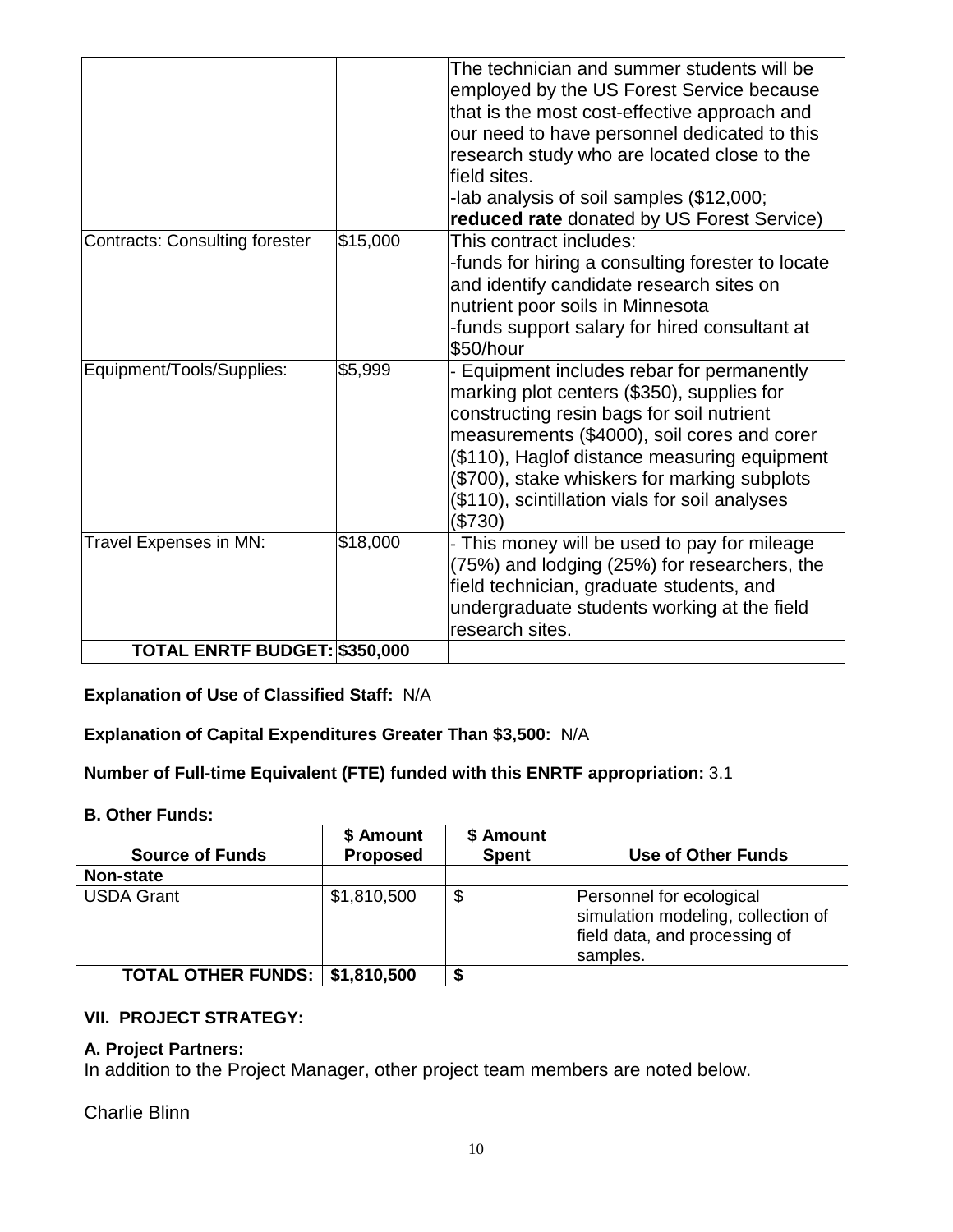Department of Forest Resources University of Minnesota St. Paul, MN

John Bradford USDA Forest Service Northern Research Station Grand Rapids, MN

Shawn Fraver USDA Forest Service Northern Research Station Grand Rapids, MN

Robert Slesak Minnesota Forest Resources Council St. Paul, MN

Brian Palik (\$127,000) USDA Forest Service Northern Research Station Grand Rapids, MN

Randy Kolka USDA Forest Service Northern Research Station Grand Rapids, MN

### **B. Project Impact and Long-term Strategy:**

Due to the large component of Minnesota's forested landbase on nutrient poor soils, there is a critical need for research that can assess the potential impacts of biomass harvesting on our forests, as well as generate management strategies for sustaining the functioning of these systems in light of these management practices. This project is intended to be a 3-year study. This time period is necessary to allow for research site identification, treatment implementation, and 1 year of post-treatment measurements. This proposed project will build upon an existing project examining the impacts of biomass harvesting on nutrient rich sites within northern Minnesota established with \$294,000 in grants from the Minnesota Forest Resources Council (MFRC). Given the long-term nature of forest growth and management, we will seek additional funds to continue monitoring these sites beyond the 3 year project period. In particular, project participants are committed to long-term maintenance and monitoring of sites established in this proposed project. Although we anticipate subsequent proposals to LCCMR, we are also seeking additional funds from the USDA, DOE, US Forest Service Forest Health Monitoring Program, and the National Science Foundation to support this work.

# **C. Spending History:**

| <b>Funding Source</b>      | M.L. 2008<br>or<br>FY 2009 | M.L. 2009<br>or<br>FY 2010 | M.L. 2010<br>or<br>FY 2011 |
|----------------------------|----------------------------|----------------------------|----------------------------|
| USDA grant                 |                            |                            | \$525,000                  |
| MFRC grant                 | \$98,000                   | \$98,000                   | \$98,000                   |
| <b>USDA Forest Service</b> |                            |                            | \$30,000                   |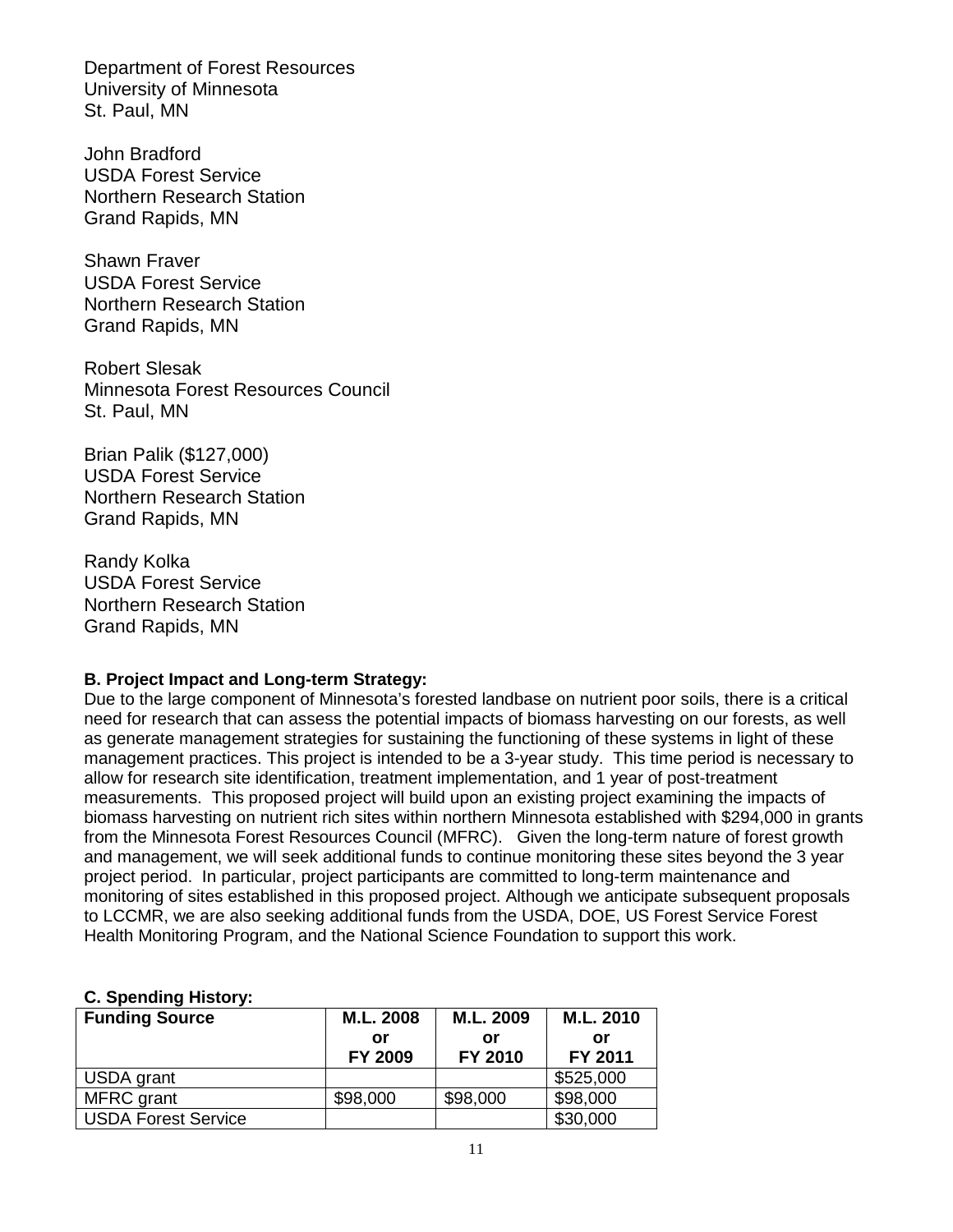*(add or remove rows and columns as needed)*

# **VIII. ACQUISITION/RESTORATION LIST:** N/A

### **IX. MAP(S):**

**X. RESEARCH ADDENDUM:** See Research Addendum

### **XI. REPORTING REQUIREMENTS:**

**Periodic work plan status update reports will be submitted not later than January 2012, September 2012, January 2013, September 2013, and January 2014. A final report and associated products will be submitted between June 30 and August 30, 2014 as requested by the LCCMR.**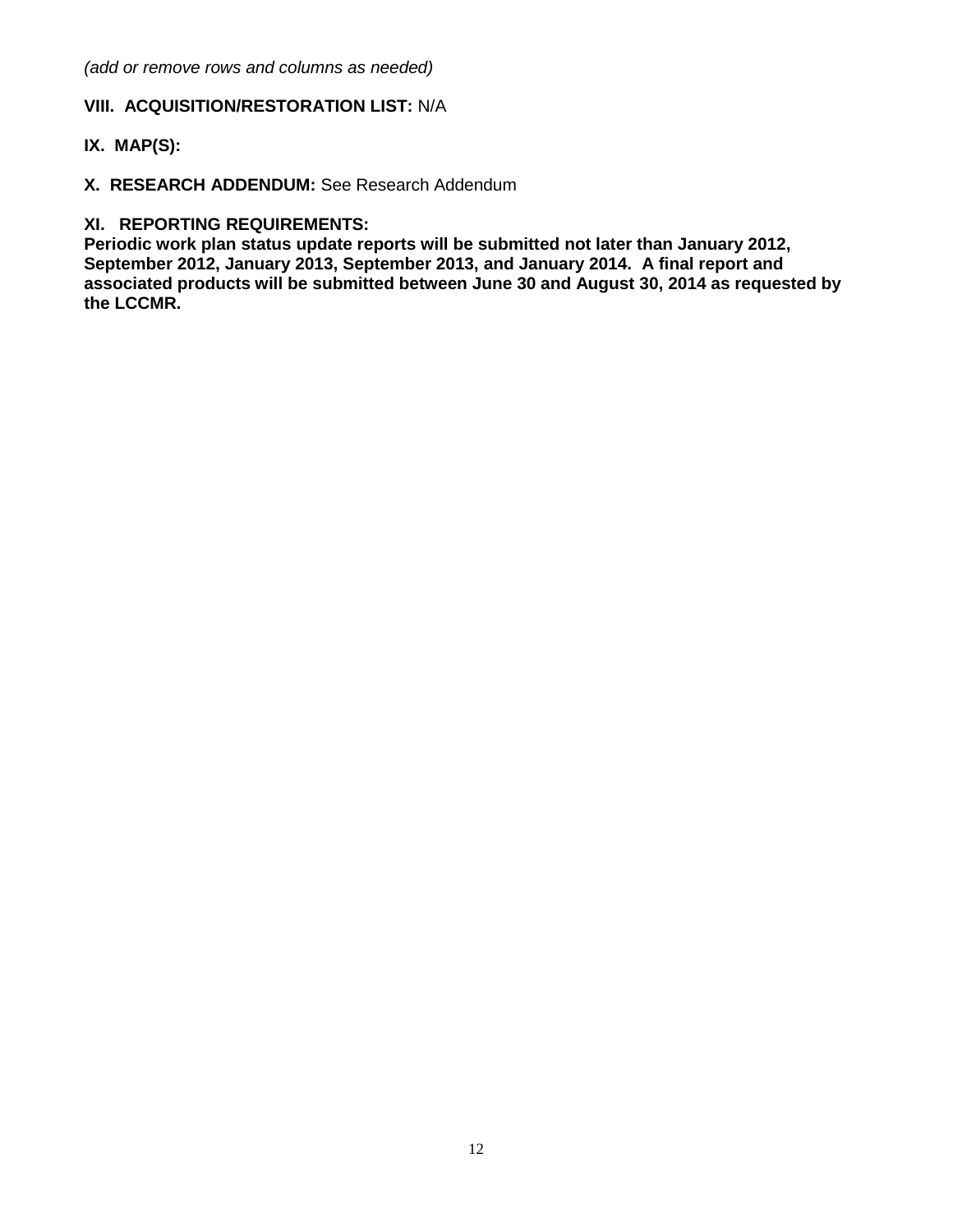| Attachment A: Budget Detail for M.L. 2011 (FY 2012-13) Environment and Natural Resources Trust Fund Projects                                                                                                                                                                                                                                                       |                                                                                                                                              |                     |                |                                                                                                                                                       |                     |                |                                                                                |                     |                |                               |                                |
|--------------------------------------------------------------------------------------------------------------------------------------------------------------------------------------------------------------------------------------------------------------------------------------------------------------------------------------------------------------------|----------------------------------------------------------------------------------------------------------------------------------------------|---------------------|----------------|-------------------------------------------------------------------------------------------------------------------------------------------------------|---------------------|----------------|--------------------------------------------------------------------------------|---------------------|----------------|-------------------------------|--------------------------------|
| Project Title: Evaluation of Biomass Harvesting Impacts on Minnesota's Forests                                                                                                                                                                                                                                                                                     |                                                                                                                                              |                     |                |                                                                                                                                                       |                     |                |                                                                                |                     |                |                               |                                |
| Legal Citation:M.L. 2011, First Special Session, Chp. 2, Art.3, Sec. 2, Subd. 03h                                                                                                                                                                                                                                                                                  |                                                                                                                                              |                     |                |                                                                                                                                                       |                     |                |                                                                                |                     |                |                               |                                |
| Project Manager: Anthony D'Amato                                                                                                                                                                                                                                                                                                                                   |                                                                                                                                              |                     |                |                                                                                                                                                       |                     |                |                                                                                |                     |                |                               |                                |
| M.L. 2011 (FY 2012-13) ENRTF Appropriation: \$350,000                                                                                                                                                                                                                                                                                                              |                                                                                                                                              |                     |                |                                                                                                                                                       |                     |                |                                                                                |                     |                |                               |                                |
| Project Length and Completion Date: 3 years; August 30, 2014                                                                                                                                                                                                                                                                                                       |                                                                                                                                              |                     |                |                                                                                                                                                       |                     |                |                                                                                |                     |                |                               |                                |
| Date of Update: January 14, 2014                                                                                                                                                                                                                                                                                                                                   |                                                                                                                                              |                     |                |                                                                                                                                                       |                     |                |                                                                                |                     |                |                               |                                |
|                                                                                                                                                                                                                                                                                                                                                                    |                                                                                                                                              |                     |                |                                                                                                                                                       |                     |                |                                                                                |                     |                |                               |                                |
| ENVIRONMENT AND NATURAL RESOURCES TRUST<br><b>FUND BUDGET</b>                                                                                                                                                                                                                                                                                                      | <b>Activity 1</b><br><b>Budget</b>                                                                                                           | <b>Amount Spent</b> | <b>Balance</b> | <b>Activity 2</b><br><b>Budget</b>                                                                                                                    | <b>Amount Spent</b> | <b>Balance</b> | <b>Activity 3</b><br><b>Budget</b>                                             | <b>Amount Spent</b> | <b>Balance</b> | <b>TOTAL</b><br><b>BUDGET</b> | <b>TOTAL</b><br><b>BALANCE</b> |
| <b>BUDGET ITEM</b>                                                                                                                                                                                                                                                                                                                                                 | Develop a network of research sites on<br>nutrient poor soils to assess impacts of<br>biomass harvesting on biodiversity and<br>productivity |                     |                | Determine the impacts of biomass<br>harvesting on regeneration and growth of<br>ecologically important tree species and<br>spread of invasive species |                     |                | Model long-term sustainability of biomass<br>harvesting on nutrient poor soils |                     |                |                               |                                |
| <b>Personnel (Wages and Benefits)</b>                                                                                                                                                                                                                                                                                                                              | 30,000                                                                                                                                       | 30000               |                | 121,474                                                                                                                                               | 116033              | 5,441          | 32,527                                                                         | 23041               | 9,486          | 184,001                       | 14,927                         |
| Anthony D'Amato, Project Manager; \$30,999 (81% salary,<br>19% benefits); 10%FTE                                                                                                                                                                                                                                                                                   |                                                                                                                                              |                     |                |                                                                                                                                                       | 20,666              |                |                                                                                |                     |                |                               |                                |
| Post-doctoral researcher; \$100,709 (82% salary, 18%<br>benefits); 100%FTE                                                                                                                                                                                                                                                                                         |                                                                                                                                              |                     |                |                                                                                                                                                       | 79,667              |                |                                                                                | 11,387              |                |                               |                                |
| Research associate; \$40,605 (68% salary, 32% benefits);<br>10%FTE                                                                                                                                                                                                                                                                                                 |                                                                                                                                              | 30,000              |                |                                                                                                                                                       | 15,700              |                |                                                                                | 11,654              |                |                               |                                |
| Undergraduate work-study; \$26,688 (93% salary, 7%<br>benefits); 50%FTE                                                                                                                                                                                                                                                                                            |                                                                                                                                              |                     |                |                                                                                                                                                       |                     |                |                                                                                |                     |                |                               |                                |
| <b>Professional/Technical Contracts</b>                                                                                                                                                                                                                                                                                                                            |                                                                                                                                              |                     |                |                                                                                                                                                       |                     |                |                                                                                |                     |                |                               |                                |
| US Forest Service (Dr. Brian Palik): funds for hiring one<br>half-time field technician for all three years of the study (0.5<br>FTE: \$87,000);<br>salary and fringe for two undergraduate summer<br>employees for two years (\$28,000); lab analysis of soil<br>samples (\$12,000; reduced rate donated by US Forest<br>Service                                  | 67,979                                                                                                                                       | 67979               |                | 50,943                                                                                                                                                | 46438               | 4,505          | 8,078                                                                          | 2284                | 5,794          | 127,000                       | 10,299                         |
| Contract with consulting forester to locate field sites on<br>nutrient poor soils in northern Minnesota. Funds are to<br>support salary at \$50/hour.                                                                                                                                                                                                              | 15,000                                                                                                                                       | 15000               |                |                                                                                                                                                       |                     |                |                                                                                |                     |                | 15,000                        |                                |
| Equipment/Tools/Supplies                                                                                                                                                                                                                                                                                                                                           |                                                                                                                                              |                     |                |                                                                                                                                                       |                     |                |                                                                                |                     |                |                               | $\Omega$                       |
| Equipment tools and supplies, such as rebar for permanently<br>marking plot centers (\$350), supplies for constructing resin<br>bags for soil nutrient measurements (\$4000), soil cores and<br>corer (\$110), Haglof laser distance measuring equipment<br>(\$700), stake whiskers for marking subplots (\$110),<br>scintillation vials for soil analyses (\$730) | 3,000                                                                                                                                        | 3000                |                | 2,999                                                                                                                                                 | 2999                |                |                                                                                |                     |                | 5,999                         |                                |
| Travel expenses for travel in Minnesota. This money will<br>be used to pay for mileage (75%) and lodging (25%) for<br>researchers, the field technician, graduate students, and<br>undergraduate students working at the field research<br>sites. Reimbursement of expenses is based on the<br>University plan for travel expenditures and<br>reimbursement.       | 11,460                                                                                                                                       | 11460               |                | 6,540                                                                                                                                                 | 4500                | 2,040          |                                                                                |                     |                | 18,000                        | 2,040                          |
| <b>COLUMN TOTAL</b>                                                                                                                                                                                                                                                                                                                                                | \$127,439                                                                                                                                    | \$127,439           | \$0            | \$181,956                                                                                                                                             | \$169,970           | \$11,986       | \$40,605                                                                       | \$48,366            | \$15,280       | \$350,000                     | \$27,266                       |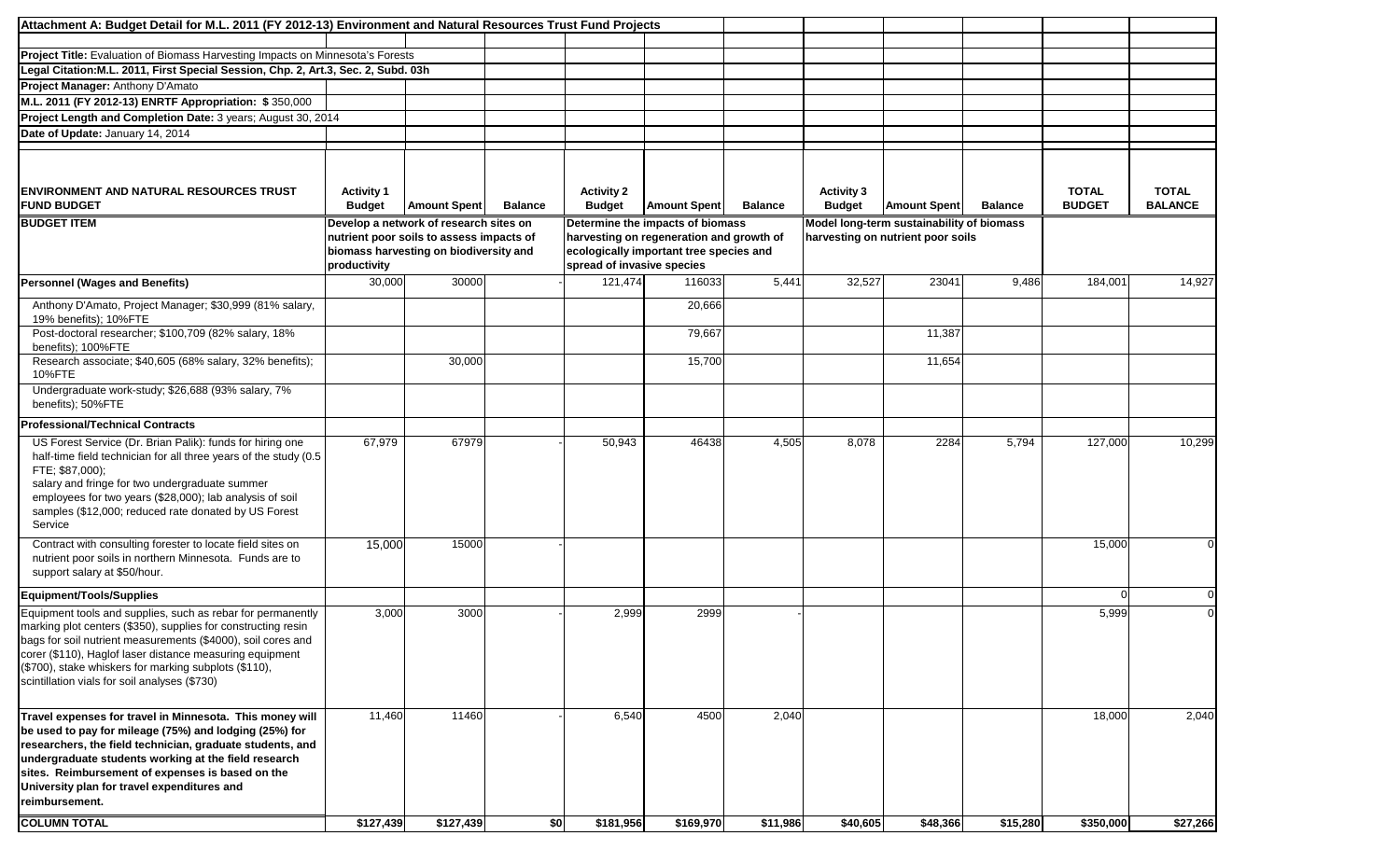

**Map 1.** Location of large-scale (80 acre) study sites established in jack pine forests on nutrient poor soils in Becker, Hubbard, and Wadena County. At each study area, ten different harvest treatments designed to evaluate the impacts of biomass harvesting on soil nutrients and forest vegetation were implemented in 2013.